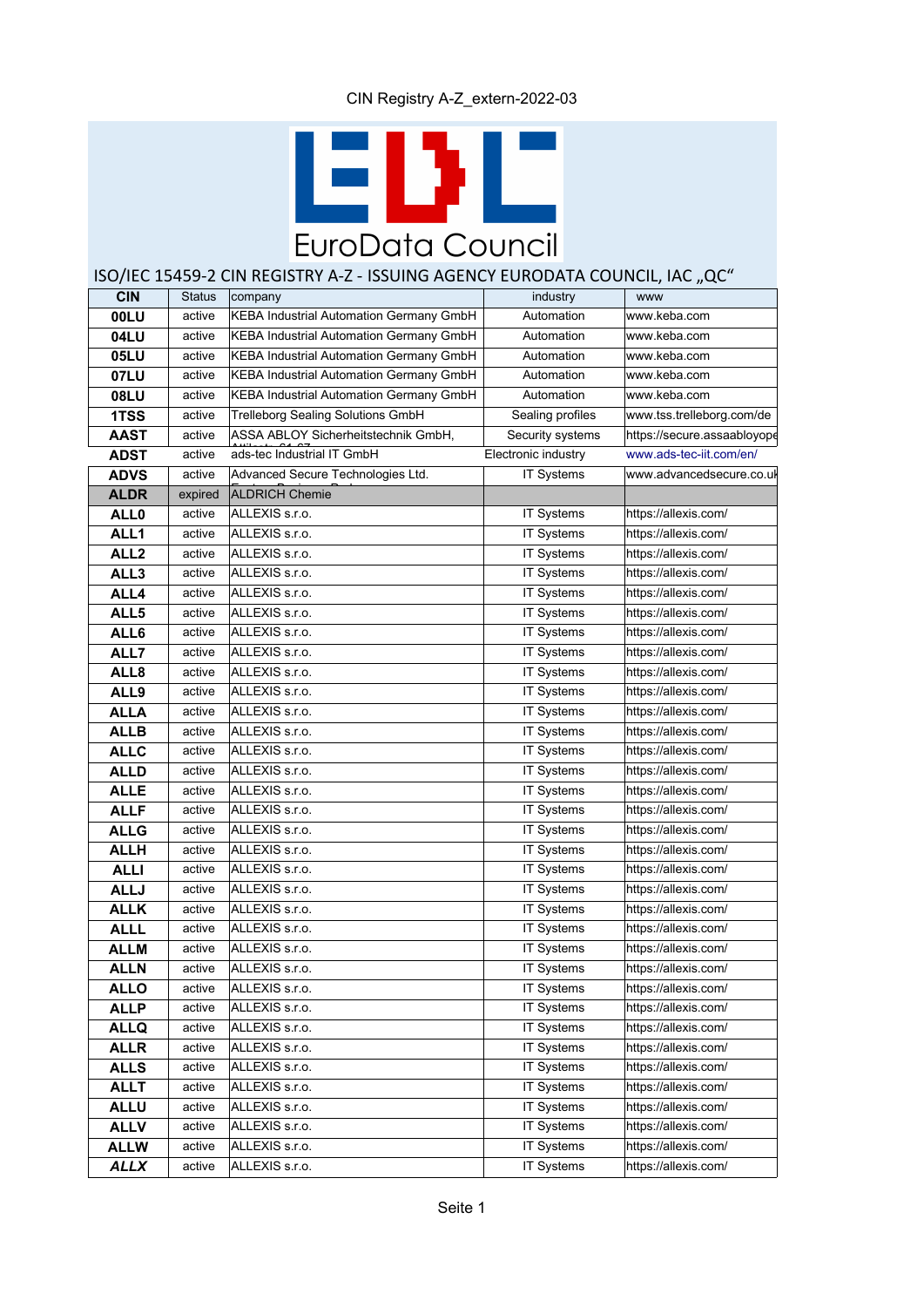| <b>ALLY</b>      | active  | ALLEXIS s.r.o.                              | IT Systems            | https://allexis.com/     |
|------------------|---------|---------------------------------------------|-----------------------|--------------------------|
| <b>ALLZ</b>      | active  | ALLEXIS s.r.o.                              | IT Systems            | https://allexis.com/     |
| <b>ARBG</b>      | active  | <b>ARBURG GmbH</b>                          | mechanical eng:       | www.arburg.com           |
| <b>AVPD</b>      | active  | Antalis Verpackungen GmbH                   | Packaging             | www.antalis-verpackungen |
| <b>BAHR</b>      | active  | Tabak Bähr GmbH                             | Food and tobacco      | www.tabak-baehr.de       |
| <b>BANA</b>      | active  | <b>MIME LLC</b>                             | IT Systems            |                          |
| <b>BDR0</b>      | active  | Bundesdruckerei                             | GOV                   | www.bundesdruckerei.de   |
| BDR <sub>1</sub> | active  | Bundesdruckerei                             | GOV                   | www.bundesdruckerei.de   |
| BDR <sub>2</sub> | active  | Bundesdruckerei                             | GOV                   | www.bundesdruckerei.de   |
| BDR <sub>3</sub> | active  | Bundesdruckerei                             | GOV                   | www.bundesdruckerei.de   |
| BDR4             | active  | Bundesdruckerei                             | GOV                   | www.bundesdruckerei.de   |
| BDR <sub>5</sub> | active  | Bundesdruckerei                             | GOV                   | www.bundesdruckerei.de   |
| BDR <sub>6</sub> | active  | Bundesdruckerei                             | GOV                   | www.bundesdruckerei.de   |
| <b>BDR7</b>      | active  | Bundesdruckerei                             | GOV                   | www.bundesdruckerei.de   |
| BDR <sub>8</sub> | active  | Bundesdruckerei                             | GOV                   | www.bundesdruckerei.de   |
| BDR <sub>9</sub> | active  | Bundesdruckerei                             | GOV                   | www.bundesdruckerei.de   |
| <b>BDRA</b>      | active  | Bundesdruckerei                             | GOV                   | www.bundesdruckerei.de   |
| <b>BDRB</b>      | active  | Bundesdruckerei                             | GOV                   | www.bundesdruckerei.de   |
| <b>BDRC</b>      | active  | Bundesdruckerei                             | GOV                   | www.bundesdruckerei.de   |
| <b>BDRD</b>      | active  | Bundesdruckerei                             | GOV                   | www.bundesdruckerei.de   |
| <b>BDRE</b>      | active  | Bundesdruckerei                             | GOV                   | www.bundesdruckerei.de   |
| <b>BDRF</b>      | active  | Bundesdruckerei                             | GOV                   | www.bundesdruckerei.de   |
| <b>BDRG</b>      | active  | Bundesdruckerei                             | GOV                   | www.bundesdruckerei.de   |
| <b>BDRH</b>      | active  | Bundesdruckerei                             | GOV                   | www.bundesdruckerei.de   |
| <b>BDRI</b>      | active  | Bundesdruckerei                             | GOV                   | www.bundesdruckerei.de   |
| <b>BDRJ</b>      | active  | Bundesdruckerei                             | GOV                   | www.bundesdruckerei.de   |
| <b>BDRK</b>      | active  | Bundesdruckerei                             | GOV                   | www.bundesdruckerei.de   |
| <b>BDRL</b>      | active  | Bundesdruckerei                             | GOV                   | www.bundesdruckerei.de   |
| <b>BDRM</b>      | active  | Bundesdruckerei                             | GOV                   | www.bundesdruckerei.de   |
| <b>BDRN</b>      | active  | Bundesdruckerei                             | GOV                   | www.bundesdruckerei.de   |
| <b>BDRO</b>      | active  | Bundesdruckerei                             | GOV                   | www.bundesdruckerei.de   |
| <b>BDRP</b>      | active  | Bundesdruckerei                             | GOV                   | www.bundesdruckerei.de   |
| <b>BDRQ</b>      | active  | Bundesdruckerei                             | GOV                   | www.bundesdruckerei.de   |
| <b>BDRR</b>      | active  | Bundesdruckerei                             | GOV                   | www.bundesdruckerei.de   |
| <b>BDRS</b>      | active  | Bundesdruckerei                             | GOV                   | www.bundesdruckerei.de   |
| <b>BDRT</b>      | active  | Bundesdruckerei                             | GOV                   | www.bundesdruckerei.de   |
| <b>BDRU</b>      | active  | Bundesdruckerei                             | GOV                   | www.bundesdruckerei.de   |
| <b>BDRV</b>      | active  | Bundesdruckerei                             | GOV                   | www.bundesdruckerei.de   |
| <b>BDRW</b>      | active  | Bundesdruckerei                             | GOV                   | www.bundesdruckerei.de   |
| <b>BDRX</b>      | active  | Bundesdruckerei                             | <b>GOV</b>            | www.bundesdruckerei.de   |
| <b>BDRY</b>      | active  | Bundesdruckerei                             | GOV                   | www.bundesdruckerei.de   |
| <b>BDRZ</b>      | active  | Bundesdruckerei                             | GOV                   | www.bundesdruckerei.de   |
| <b>BELG</b>      | active  | <b>INCERT GIE</b>                           | IT Systems            | https://www.incert.lu    |
| <b>BELL</b>      | active  | Bell Flavors & Fragrances GmbH              | Chemical&Food         | www.bell-europe.com      |
| BMT1             | expired | BMT Metalltechnik Fa. Gelöscht, tel. 191203 |                       |                          |
| <b>BOEL</b>      | active  | <b>Böllhoff GmbH</b>                        | Mechanical assemblies | www.boellhoff.com        |
| <b>BUGA</b>      | expired | <b>BUGIAD</b>                               |                       |                          |
| <b>CABG</b>      | active  | CAB                                         | AIDC                  | www.cab.de               |
| <b>CAIR</b>      | active  | CAIRDROP GmbH                               | Life services         | www.cairdrop.de          |
| <b>CALN</b>      | active  | CALIAN Group Ltd., SED-Systems, 110         | Aerospace             | www.sedsystems.ca        |
| <b>CASP</b>      | active  | Karl Casper GmbH & Co. KG                   | Iron foundry          | www.casper-guss.de       |
| <b>CCBD</b>      | active  | CityClean GmbH & Co. KG                     | Services              | www.cityclean.de         |
| <b>CCSG</b>      | expired | <b>CCS Group Formatest AG</b>               |                       |                          |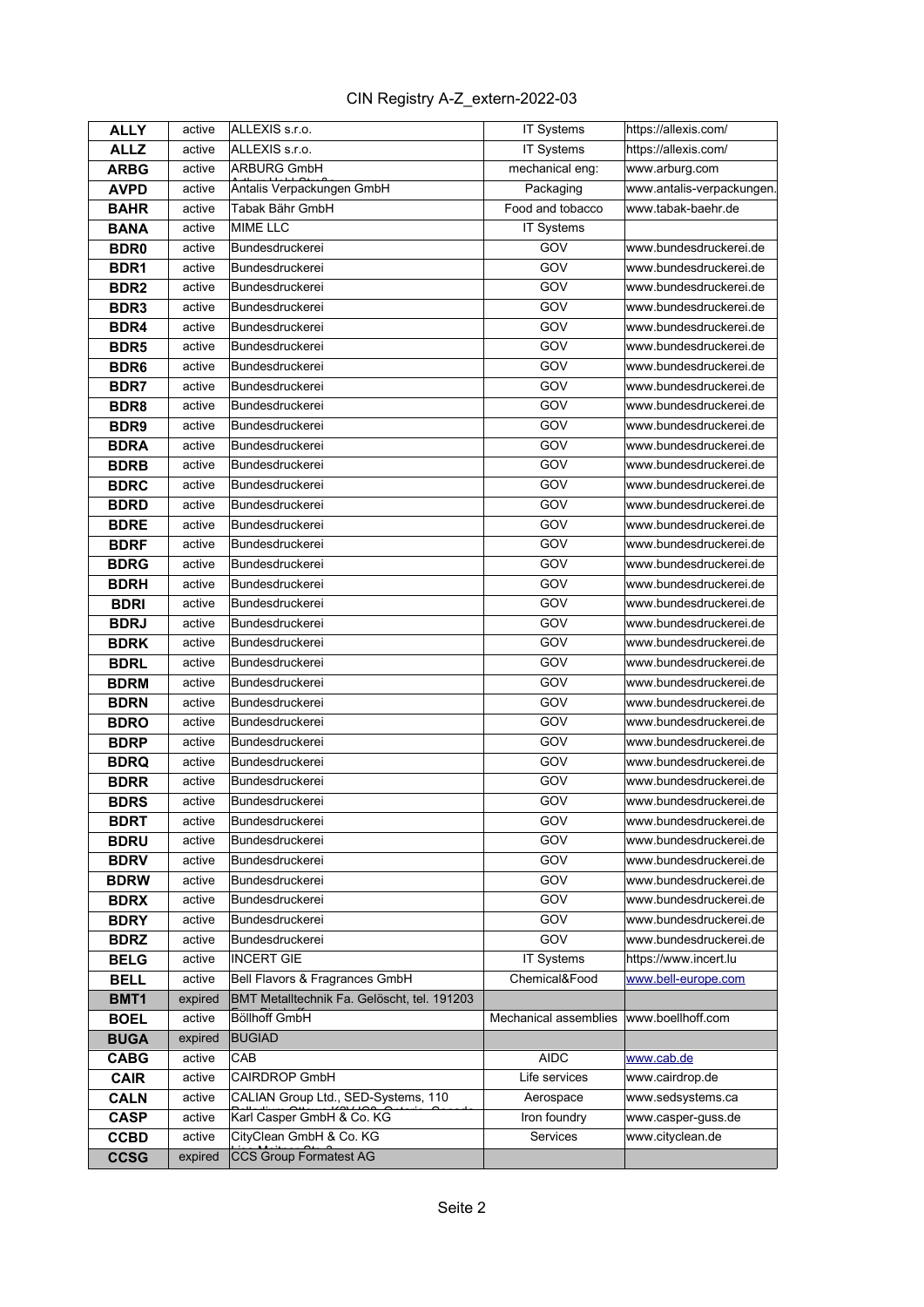| <b>COMP</b>      | expired | Compact Technologies GmbH                    |                                    |                          |
|------------------|---------|----------------------------------------------|------------------------------------|--------------------------|
| <b>DEUN</b>      | active  | Dental-Union GmbH                            | Medical                            | www.dental-union.de      |
| <b>DEUS</b>      | active  | Erich Utsch AG, Dptmt. Software Engineering  | <b>IT Systems</b>                  | www.utsch.com            |
| DFF1             | active  | FAULHABER                                    | Engineering                        | www.faulhaber.com/de     |
| <b>DGSG</b>      | active  | TrueVolve Technologies                       | IT Systems                         | www.truevolve.technology |
| <b>DHON</b>      | active  | Eisengießerei Hans Dhonau e.K.               | Iron foundry                       | https://dhonau.de/       |
| <b>DINO</b>      | expired | Dino Schweißtechnik                          |                                    |                          |
| DLR <sub>0</sub> | active  | De La Rue International Limited              | <b>IT Systems</b>                  | www.delarue.com          |
| DLR <sub>1</sub> | active  | De La Rue International Limited              | IT Systems                         | www.delarue.com          |
| DLR <sub>2</sub> | active  | De La Rue International Limited              | IT Systems                         | www.delarue.com          |
| DLR <sub>3</sub> | active  | De La Rue International Limited              | <b>IT Systems</b>                  | www.delarue.com          |
| DLR4             | active  | De La Rue International Limited              | IT Systems                         | www.delarue.com          |
| DLR <sub>5</sub> | active  | De La Rue International Limited              | IT Systems                         | www.delarue.com          |
| DLR6             | active  | De La Rue International Limited              | IT Systems                         | www.delarue.com          |
| DLR7             | active  | De La Rue International Limited              | IT Systems                         | www.delarue.com          |
| DLR <sub>8</sub> | active  | De La Rue International Limited              | IT Systems                         | www.delarue.com          |
| DLR9             | active  | De La Rue International Limited              | IT Systems                         | www.delarue.com          |
| <b>DLRA</b>      | active  | De La Rue International Limited              | <b>IT Systems</b>                  | www.delarue.com          |
| <b>DLRB</b>      | active  | De La Rue International Limited              | IT Systems                         | www.delarue.com          |
| <b>DLRC</b>      | active  | De La Rue International Limited              | IT Systems                         | www.delarue.com          |
| <b>DLRD</b>      | active  | De La Rue International Limited              | IT Systems                         | www.delarue.com          |
| <b>DLRE</b>      | active  | De La Rue International Limited              | IT Systems                         | www.delarue.com          |
| <b>DLRF</b>      | active  | De La Rue International Limited              | IT Systems                         | www.delarue.com          |
| <b>DLRG</b>      | active  | De La Rue International Limited              | IT Systems                         | www.delarue.com          |
| <b>DLRH</b>      | active  | De La Rue International Limited              | IT Systems                         | www.delarue.com          |
| <b>DLRI</b>      | active  | De La Rue International Limited              | IT Systems                         | www.delarue.com          |
| <b>DLRJ</b>      | active  | De La Rue International Limited              | <b>IT Systems</b>                  | www.delarue.com          |
| <b>DLRK</b>      | active  | De La Rue International Limited              | <b>IT Systems</b>                  | www.delarue.com          |
| <b>DLRL</b>      | active  | De La Rue International Limited              | IT Systems                         | www.delarue.com          |
| <b>DLRM</b>      | active  | De La Rue International Limited              | IT Systems                         | www.delarue.com          |
| <b>DLRN</b>      | active  | De La Rue International Limited              | IT Systems                         | www.delarue.com          |
| <b>DLRO</b>      | active  | De La Rue International Limited              | IT Systems                         | www.delarue.com          |
| <b>DLRP</b>      | active  | De La Rue International Limited              | IT Systems                         | www.delarue.com          |
| <b>DLRQ</b>      | active  | De La Rue International Limited              | IT Systems                         | www.delarue.com          |
| <b>DLRR</b>      | active  | De La Rue International Limited              | IT Systems                         | www.delarue.com          |
| <b>DLRS</b>      | active  | De La Rue International Limited              | IT Systems                         | www.delarue.com          |
| <b>DLRT</b>      | active  | De La Rue International Limited              | IT Systems                         | www.delarue.com          |
| <b>DLRU</b>      | active  | De La Rue International Limited              | IT Systems                         | www.delarue.com          |
| <b>DLRV</b>      | active  | De La Rue International Limited              | IT Systems                         | www.delarue.com          |
| <b>DLRW</b>      | active  | De La Rue International Limited              | IT Systems                         | www.delarue.com          |
| <b>DLRX</b>      | active  | De La Rue International Limited              | IT Systems                         | www.delarue.com          |
| <b>DLRY</b>      | active  | De La Rue International Limited              | IT Systems                         | www.delarue.com          |
| <b>DLRZ</b>      | active  | De La Rue International Limited              | <b>IT Systems</b>                  | www.delarue.com          |
| <b>DMWM</b>      | expired | DMW Maschinen- u. Werkzeugbau GmbH           |                                    |                          |
| <b>DOGC</b>      | expired | <b>DOG</b>                                   |                                    |                          |
| <b>DOLD</b>      | expired | Dold GmbH                                    |                                    |                          |
| <b>DOMT</b>      | active  | Department of Motor Traffic, Sri Lanka       | GOV                                | http://www.dmt.gov.lk    |
| <b>DOT0</b>      | active  | <b>MIME LLC</b>                              | <b>IT Systems</b>                  |                          |
| <b>DUKJ</b>      | active  | Universitätsklinikum Jena<br><b>ELMICRON</b> | Healthcare provider<br><b>AIDC</b> | www.uniklinikum-jena.de  |
| E001             | active  | ELCOS-> Perkinson Elmer->Excelitas           |                                    | www.elmicron.de          |
| <b>ELCO</b>      | expired | <b>ELMICRON</b>                              | AIDC                               | www.elmicron.de          |
| <b>ELMI</b>      | active  |                                              |                                    |                          |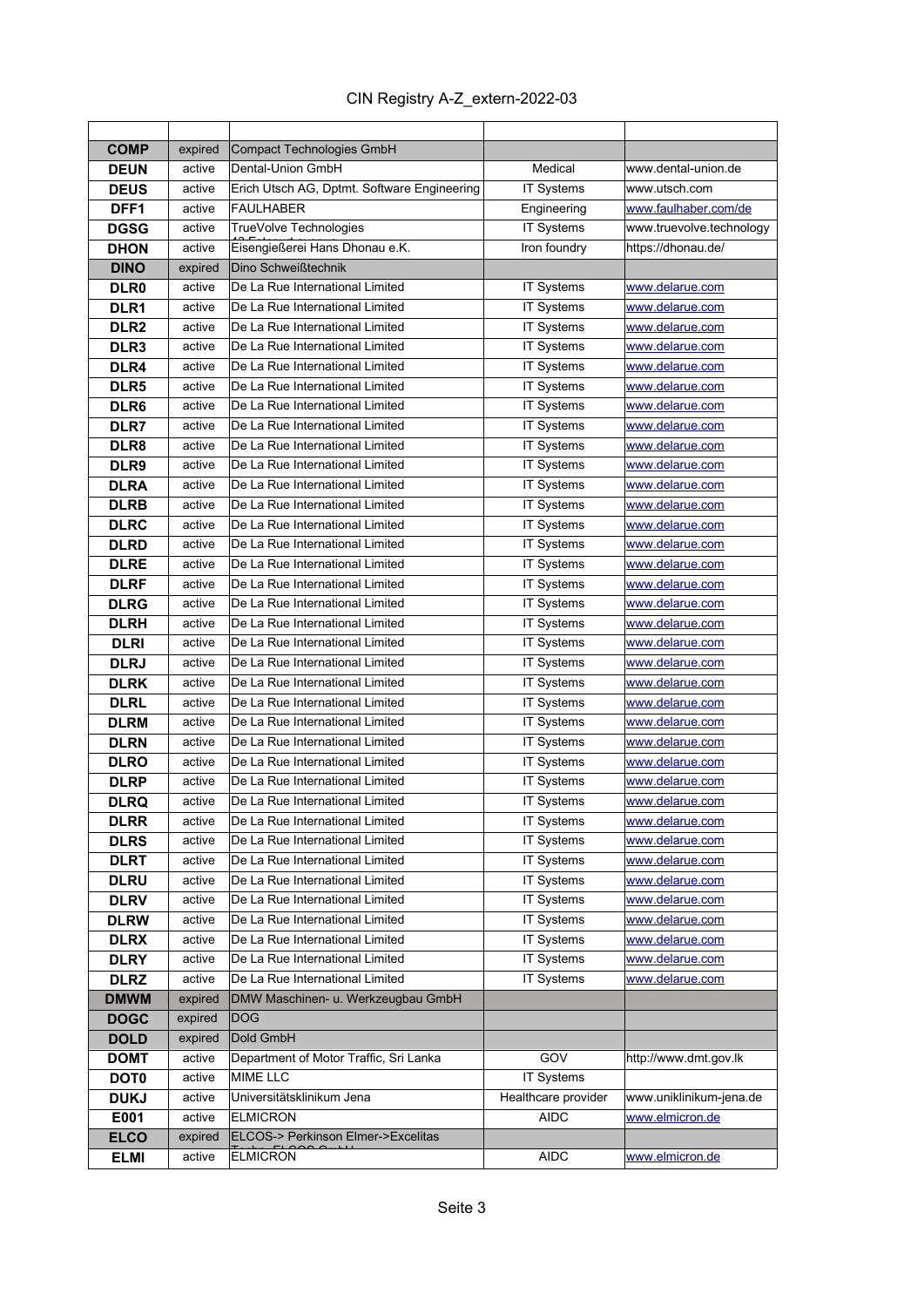| <b>ENGL</b>      | active  | <b>ENGEL Austria GmbH</b>         | Mechanical engineering  www.engelglobal.com |                               |
|------------------|---------|-----------------------------------|---------------------------------------------|-------------------------------|
| <b>ENSE</b>      | active  | <b>ENSESO LLC</b>                 | IT Systems                                  | www.enseso.com                |
| <b>EPIG</b>      | expired | <b>EPIGAP</b>                     |                                             |                               |
| <b>EUAG</b>      | active  | Erich Utsch AG                    | IT Systems                                  | www.utsch.com                 |
| <b>EUKE</b>      | expired | EUROKERA S.N.C.                   | 2020 keine Resonanz                         |                               |
| <b>FLUK</b>      | expired | Fluka Holding AG                  |                                             |                               |
| <b>FMEK</b>      | expired | FREUDENBERG                       |                                             |                               |
| <b>FREI</b>      | expired | E. FREI                           |                                             |                               |
| <b>FSYA</b>      | active  | FS Schiffstechnik GmbH & Co. KG   | Marine                                      | https://fs-schiffstechnik.de/ |
| <b>FVXX</b>      | active  | LicenSys Pty Ltd                  | IT Systems                                  | www.licensys.com              |
| <b>GDL0</b>      | active  | <b>INCERT GIE</b>                 | GOV                                         | https://www.incert.lu         |
| GDL1             | active  | <b>INCERT GIE</b>                 | GOV                                         | https://www.incert.lu         |
| GDL <sub>2</sub> | active  | <b>INCERT GIE</b>                 | GOV                                         | https://www.incert.lu         |
| GDL3             | active  | <b>INCERT GIE</b>                 | GOV                                         | https://www.incert.lu         |
| GDL4             | active  | <b>INCERT GIE</b>                 | GOV                                         | https://www.incert.lu         |
| GDL5             | active  | <b>INCERT GIE</b>                 | GOV                                         | https://www.incert.lu         |
| GDL6             | active  | <b>INCERT GIE</b>                 | GOV                                         | https://www.incert.lu         |
| GDL7             | active  | <b>INCERT GIE</b>                 | GOV                                         | https://www.incert.lu         |
| GDL8             | active  | <b>INCERT GIE</b>                 | GOV                                         | https://www.incert.lu         |
| GDL9             | active  | <b>INCERT GIE</b>                 | GOV                                         | https://www.incert.lu         |
| <b>GDLA</b>      | active  | <b>INCERT GIE</b>                 | GOV                                         | https://www.incert.lu         |
| <b>GDLB</b>      | active  | <b>INCERT GIE</b>                 | GOV                                         | https://www.incert.lu         |
| <b>GDLC</b>      | active  | <b>INCERT GIE</b>                 | GOV                                         | https://www.incert.lu         |
| <b>GDLD</b>      | active  | <b>INCERT GIE</b>                 | GOV                                         | https://www.incert.lu         |
| <b>GDLE</b>      | active  | <b>INCERT GIE</b>                 | GOV                                         | https://www.incert.lu         |
| <b>GDLF</b>      | active  | <b>INCERT GIE</b>                 | GOV                                         | https://www.incert.lu         |
| <b>GDLG</b>      | active  | <b>INCERT GIE</b>                 | GOV                                         | https://www.incert.lu         |
| <b>GDLH</b>      | active  | <b>INCERT GIE</b>                 | GOV                                         | https://www.incert.lu         |
| <b>GDLI</b>      | active  | <b>INCERT GIE</b>                 | GOV                                         | https://www.incert.lu         |
| <b>GDLJ</b>      | active  | <b>INCERT GIE</b>                 | GOV                                         | https://www.incert.lu         |
| <b>GDLK</b>      | active  | <b>INCERT GIE</b>                 | GOV                                         | https://www.incert.lu         |
| <b>GDLL</b>      | active  | <b>INCERT GIE</b>                 | GOV                                         | https://www.incert.lu         |
| <b>GDLM</b>      | active  | <b>INCERT GIE</b>                 | GOV                                         | https://www.incert.lu         |
| <b>GDLO</b>      | active  | <b>INCERT GIE</b>                 | GOV                                         | https://www.incert.lu         |
| <b>GDLP</b>      | active  | INCERT GIE                        | GOV                                         | https://www.incert.lu         |
| <b>GDLQ</b>      | active  | INCERT GIE                        | GOV                                         | https://www.incert.lu         |
| <b>GDLR</b>      | active  | De La Rue International Limited   | IT Systems                                  | www.delarue.com               |
| <b>GDLS</b>      | active  | <b>INCERT GIE</b>                 | GOV                                         | https://www.incert.lu         |
| <b>GDLT</b>      | active  | <b>INCERT GIE</b>                 | GOV                                         | https://www.incert.lu         |
| <b>GDLU</b>      | active  | <b>INCERT GIE</b>                 | GOV                                         | https://www.incert.lu         |
| <b>GDLV</b>      | active  | <b>INCERT GIE</b>                 | GOV                                         | https://www.incert.lu         |
| <b>GDLW</b>      | active  | <b>INCERT GIE</b>                 | GOV                                         | https://www.incert.lu         |
| <b>GDLX</b>      | active  | <b>INCERT GIE</b>                 | GOV                                         | https://www.incert.lu         |
| <b>GDLY</b>      | active  | <b>INCERT GIE</b>                 | GOV                                         | https://www.incert.lu         |
| <b>GDLZ</b>      | active  | <b>INCERT GIE</b>                 | GOV                                         | https://www.incert.lu         |
| <b>GENO</b>      | active  | Gesundheit Nord gGmbH             | Healthcare provider                         | www.gesundheitnord.de         |
| <b>HESS</b>      | active  | Hessing Stiftung                  | Healthcare provider                         | www.hessing-kliniken.de       |
| <b>HEUN</b>      | expired | H.K. Heun Gitterroste GmbH        |                                             |                               |
| <b>HPSG</b>      | expired | <b>HPS High Precision Systems</b> |                                             |                               |
| <b>IDET</b>      | active  | <b>IDe TRUST</b>                  | IT Systems                                  |                               |
| <b>IHTE</b>      | active  | Ihne&Tesch                        | <b>Electrical Engineering</b>               | www.elektrowaermetechnik      |
| <b>INOT</b>      | active  | <b>INOTEC</b>                     | <b>AIDC</b>                                 | www.inotec.de                 |
| <b>IPLT</b>      | active  | Iplate (Pty) Ltd (UNIPLATE)       | IT Systems                                  | www.uniplate.co.za            |
|                  |         |                                   |                                             |                               |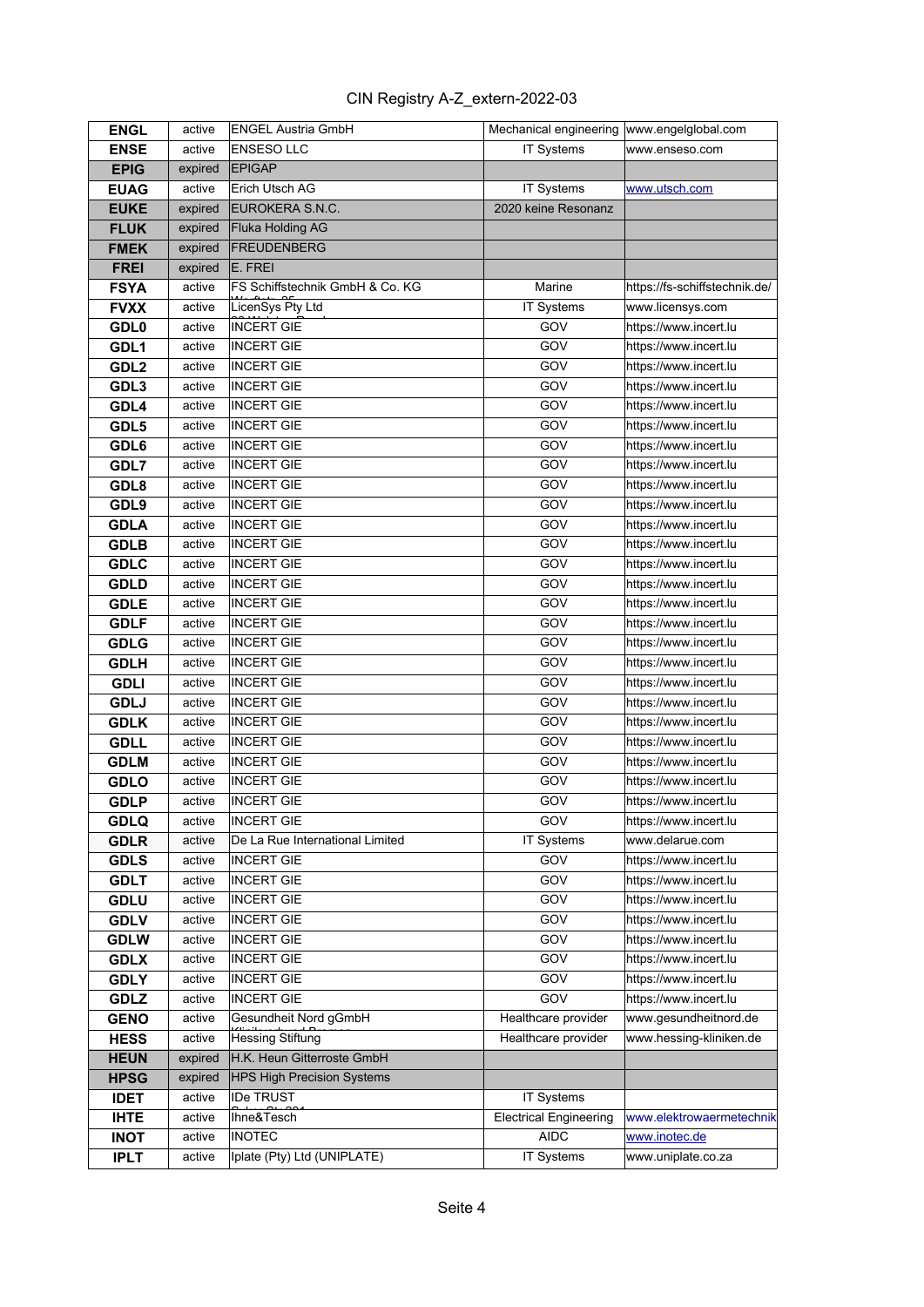| IT4P             | active  | IT4process GmbH                      | IT Systems                    | https://it4process.de       |
|------------------|---------|--------------------------------------|-------------------------------|-----------------------------|
| <b>JKGN</b>      | active  | J.Knieriem b.v.                      | IT Systems                    | http://www.jkg.eu/          |
| <b>KAEH</b>      | active  | Tabakwaren Kähler GmbH               | Food and tobacco              | http://www.tabakwaren-kael  |
| <b>KEMA</b>      | active  | <b>KEMAS GmbH</b>                    | automated handover            | https://www.kemas.de/       |
| <b>KOME</b>      | active  | Jürgen Koch Medizinprodukte KG       | Medical                       | www.koch-medprodukte.de     |
| <b>LIET</b>      | active  | LIECHTENSTEIN-Ldsvwltg.ALKVW         | Tobacco                       | www.alkvw.llv.li            |
| <b>LRDE</b>      | active  | LR HEALTH & BEAUTY SYSTEMS GmbH      | Distribution                  | www.lrworld.com             |
| <b>LUFA</b>      | expired | <b>LUFAPAK</b>                       |                               |                             |
| LUX <sub>0</sub> | active  | <b>INCERT GIE</b>                    | GOV                           | https://www.incert.lu       |
| LUX1             | active  | <b>INCERT GIE</b>                    | GOV                           | https://www.incert.lu       |
| LUX <sub>2</sub> | active  | <b>INCERT GIE</b>                    | GOV                           | https://www.incert.lu       |
| LUX3             | active  | <b>INCERT GIE</b>                    | GOV                           | https://www.incert.lu       |
| LUX4             | active  | <b>INCERT GIE</b>                    | GOV                           | https://www.incert.lu       |
| LUX <sub>5</sub> | active  | <b>INCERT GIE</b>                    | GOV                           | https://www.incert.lu       |
| LUX6             | active  | <b>INCERT GIE</b>                    | GOV                           | https://www.incert.lu       |
| LUX7             | active  | <b>INCERT GIE</b>                    | GOV                           | https://www.incert.lu       |
| LUX8             | active  | <b>INCERT GIE</b>                    | GOV                           | https://www.incert.lu       |
| LUX9             | active  | <b>INCERT GIE</b>                    | GOV                           | https://www.incert.lu       |
| <b>LUXA</b>      | active  | <b>INCERT GIE</b>                    | GOV                           | https://www.incert.lu       |
| <b>LUXB</b>      | active  | <b>INCERT GIE</b>                    | GOV                           | https://www.incert.lu       |
| <b>LUXC</b>      | active  | <b>INCERT GIE</b>                    | GOV                           | https://www.incert.lu       |
| <b>LUXD</b>      | active  | <b>INCERT GIE</b>                    | GOV                           | https://www.incert.lu       |
| <b>LUXE</b>      | active  | <b>INCERT GIE</b>                    | GOV                           | https://www.incert.lu       |
| <b>LUXF</b>      | active  | <b>INCERT GIE</b>                    | GOV                           | https://www.incert.lu       |
| <b>LUXG</b>      | active  | <b>INCERT GIE</b>                    | GOV                           | https://www.incert.lu       |
| <b>LUXH</b>      | active  | <b>INCERT GIE</b>                    | GOV                           | https://www.incert.lu       |
| <b>LUXI</b>      | active  | <b>INCERT GIE</b>                    | GOV                           | https://www.incert.lu       |
| <b>LUXJ</b>      | active  | <b>INCERT GIE</b>                    | GOV                           | https://www.incert.lu       |
| <b>LUXK</b>      | active  | <b>INCERT GIE</b>                    | GOV                           | https://www.incert.lu       |
| <b>LUXL</b>      | active  | <b>INCERT GIE</b>                    | GOV                           | https://www.incert.lu       |
| <b>LUXM</b>      | active  | <b>INCERT GIE</b>                    | GOV                           | https://www.incert.lu       |
| <b>LUXN</b>      | active  | <b>INCERT GIE</b>                    | GOV                           | https://www.incert.lu       |
| <b>LUXO</b>      | active  | <b>INCERT GIE</b>                    | GOV                           | https://www.incert.lu       |
| <b>LUXP</b>      | active  | <b>INCERT GIE</b>                    | GOV                           | https://www.incert.lu       |
| <b>LUXQ</b>      | active  | <b>INCERT GIE</b>                    | GOV                           | https://www.incert.lu       |
| <b>LUXR</b>      | active  | <b>INCERT GIE</b>                    | GOV                           | https://www.incert.lu       |
| <b>LUXS</b>      | active  | <b>INCERT GIE</b>                    | GOV                           | https://www.incert.lu       |
| <b>LUXT</b>      | active  | <b>INCERT GIE</b>                    | GOV                           | https://www.incert.lu       |
| <b>LUXU</b>      | active  | <b>INCERT GIE</b>                    | GOV                           | https://www.incert.lu       |
| <b>LUXV</b>      | active  | <b>INCERT GIE</b>                    | GOV                           | https://www.incert.lu       |
| <b>LUXW</b>      | active  | <b>INCERT GIE</b>                    | GOV                           | https://www.incert.lu       |
| <b>LUXX</b>      | active  | <b>INCERT GIE</b>                    | GOV                           | https://www.incert.lu       |
| <b>LUXY</b>      | active  | <b>INCERT GIE</b>                    | GOV                           | https://www.incert.lu       |
| <b>LUXZ</b>      | active  | <b>INCERT GIE</b>                    | GOV                           | https://www.incert.lu       |
| <b>MECO</b>      | active  | Mecos Traxler AG                     | turbo machinery               | www.mecos.com               |
| <b>MICS</b>      | active  | <b>MICROSENSYS</b>                   | <b>AIDC</b>                   | www.microsensys.de          |
| <b>MIME</b>      | active  | <b>MIME LLC</b>                      | IT Systems                    |                             |
| <b>MINI</b>      | active  | minilu GmbH                          | <b>Medical Device Trading</b> |                             |
| MPT1             | expired | <b>Mate Precision Tooling</b>        |                               |                             |
| MPT <sub>2</sub> | expired | Mate Precision Tooling GmbH          |                               |                             |
| <b>MSAE</b>      | active  | MSA Technologies and Enterprise GmbH | Life saving products          | https://de.msasafety.com    |
| <b>MYSO</b>      | active  | <b>ODIN GmbH</b>                     | Tobacco                       | https://www.tabakring.de/im |
| <b>NTSA</b>      | active  | NTSA IDe TRUST                       | IT Systems                    | www.toenjes-holding-ag.de   |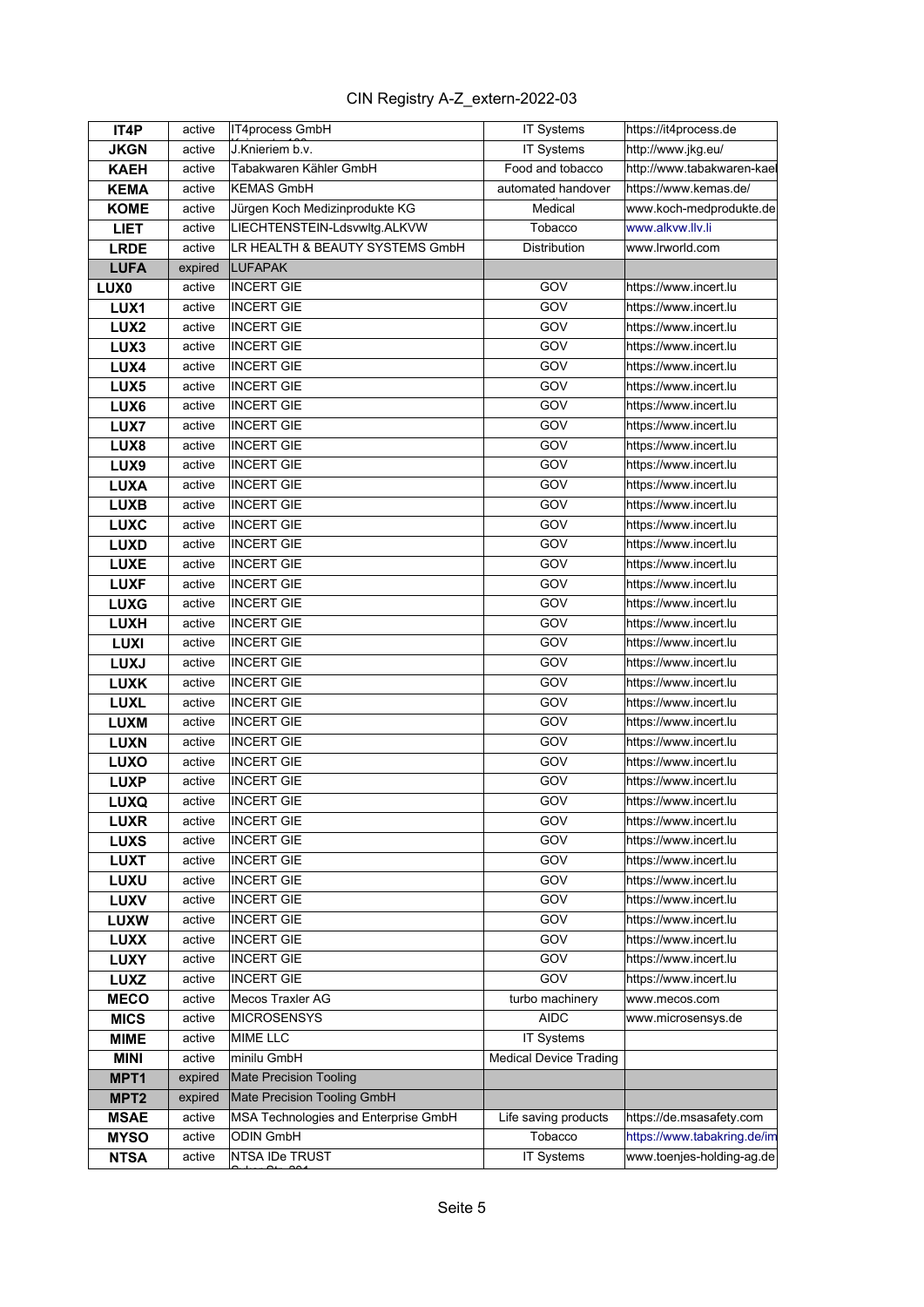| <b>OMNI</b>      | expired  | <b>OMNITRON</b>                          |                            |                                                |
|------------------|----------|------------------------------------------|----------------------------|------------------------------------------------|
| <b>OSAO</b>      | active   | OSA Opto Light GmbH                      | Electronic                 |                                                |
| <b>PACK</b>      | active   | PACKOORANG AS                            | Re-usabale Packaging       | www.packoorang.com                             |
| <b>PADS</b>      | res.     |                                          |                            |                                                |
| <b>PASS</b>      | active   | <b>PASS Stanztechnik AG</b>              | mechanical engineering     | www.pass-ag.com                                |
| <b>PAUL</b>      | active   | Pauli+Sohn GmbH                          | Glass & construction       | www.pauli.de                                   |
| <b>PDDE</b>      | active   | Pluradent AG & Co KG                     | Medical & trade            | www.pluradent.de                               |
| <b>PDDG</b>      | active   | Pan Dacom Direkt GmbH                    | <b>IT Communication</b>    | www.pandacomdirekt.de                          |
| <b>PERA</b>      | expired  | <b>PRETTL Elektronik Radeberg</b>        |                            |                                                |
| <b>POHY</b>      | active   | Power-Hydraulik GmbH                     |                            | Mechanical engineering  www.power-hydraulik.de |
| <b>PRGY</b>      | active   | Toennjes Paraguya                        | <b>IT Systems</b>          | www.toennjes.com                               |
| <b>PRIS</b>      | active   | Prisman GmbH                             | Hygiene & disinfection     | https://prisman.de/                            |
| <b>PWPW</b>      | active   | Polska Wytwórnia Papierów Wartościowych  | GOV                        | www.pwpw.pl                                    |
| RDE <sub>1</sub> | expired  | Röder Dentalinstrumente GmbH & Co. KG    | Medical                    | http://www.roeder-dental.de                    |
| <b>RDPT</b>      | active   | ReadPost Gesellschaft mbH                | Consulting                 | http://www.readpost.de                         |
| <b>REAE</b>      | reserved | <b>REA ELEKTRONIK</b>                    | <b>AIDC</b>                |                                                |
| <b>RHRY</b>      | active   | Reifenhäuser Reiloy GmbH                 | Engineering                | https://reifenhauser.com                       |
| <b>RIED</b>      | expired  | SIGMA ALDRICH Laborchemikalien GmbH      |                            |                                                |
| <b>RNMS</b>      | active   | <b>MIME LLC</b>                          | IT Systems                 |                                                |
| <b>SAFE</b>      | expired  | <b>SAFECHEM</b>                          |                            |                                                |
| <b>SCHM</b>      | active   | Schmöle GmbH                             | Pipe systems               | www.schmoele.de                                |
| <b>SGSE</b>      | active   | <b>ED Solutions</b>                      | Tobacco                    |                                                |
| <b>SIAL</b>      | expired  | <b>SIAL France</b>                       |                            |                                                |
| <b>SIBA</b>      | active   | <b>SIBATRON AG</b>                       | E-Engineering              | http://www.sibatron.com                        |
| <b>SICK</b>      | active   | SICK Vertriebs-GmbH                      | <b>AIDC</b>                | www.sick.com                                   |
| <b>SIEP</b>      | active   | SIEPMANN-WERKE GmbH & Co. KG             | Steel engineering          | www.siepmann.de                                |
| <b>SIGM</b>      | expired  | <b>SIEGMA CHEMICAL UK</b>                |                            |                                                |
| <b>STYT</b>      | active   | Steyer Textilservice GmbH                | <b>Services</b>            | www.dbl-steyer.de                              |
| <b>SUPE</b>      | expired  | <b>SUPELCO</b>                           |                            |                                                |
| <b>SURF</b>      | active   | Surface Contacts GmbH                    | Electronic                 | www.surface-contacts.com                       |
| <b>SWWD</b>      | active   | Schwarzwaldwerkstatt Dornstetten GmbH    | <b>Production services</b> | www.schwarzwaldwerkstatt                       |
| <b>SYMS</b>      | active   | <b>MIME LLC</b>                          | IT Systems                 |                                                |
| T107             | expired  |                                          |                            |                                                |
| T110             | active   | TRUMPF Werkzeugmaschinen                 | Mechantronic               |                                                |
| T110             | active   | <b>TRUMPF Werkzeugmaschinen Teningen</b> | Mechantronic               |                                                |
| T114             | expired  |                                          |                            |                                                |
| T118             | expired  |                                          |                            |                                                |
| T124             | expired  |                                          |                            |                                                |
| T125             | expired  |                                          |                            |                                                |
| T128             | expired  |                                          |                            |                                                |
| T137             | expired  |                                          |                            |                                                |
| T156             | active   | TRUMPF Werkzeugmaschinen Teningen        | Mechantronic               |                                                |
| T221             | expired  |                                          |                            |                                                |
| T222             | expired  |                                          |                            |                                                |
| T223             | active   | TRUMPF Schweiz AG, CH/Grüsch, (TCH)      | Mechantronic               |                                                |
| T225             | expired  |                                          |                            |                                                |
| T231             | expired  |                                          |                            |                                                |
| T237             | expired  |                                          |                            |                                                |
| T251             | expired  |                                          |                            |                                                |
| T261             | expired  |                                          |                            |                                                |
| T262             | expired  |                                          |                            |                                                |
| T271             | expired  |                                          |                            |                                                |
| T314             | expired  |                                          |                            |                                                |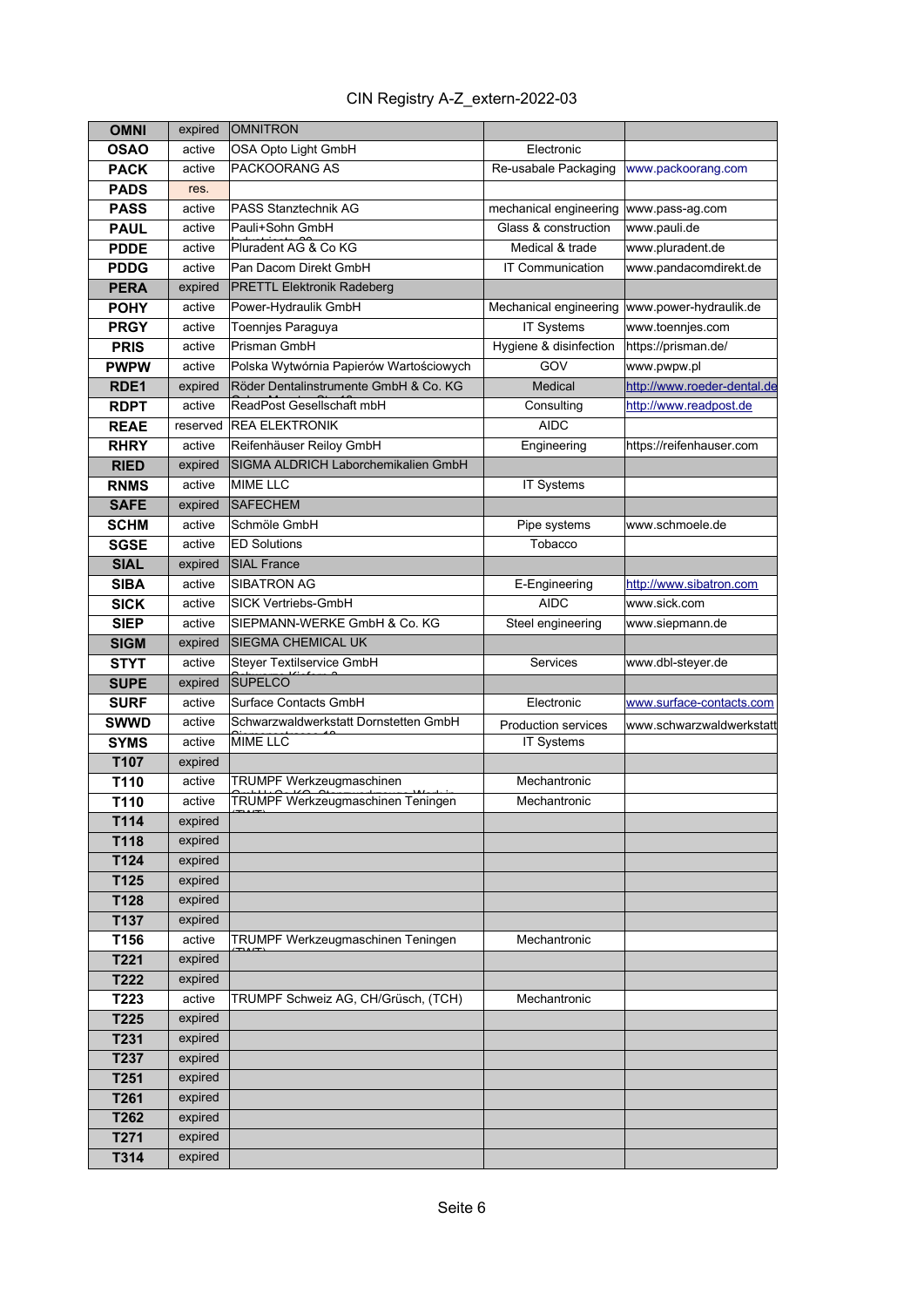| CIN Registry A-Z_extern-2022-03 |  |
|---------------------------------|--|
|---------------------------------|--|

| T334                       | active           | TRUMPF Macchine Italia s.r.l. (TITW)                                       | Mechantronic     |                                                  |
|----------------------------|------------------|----------------------------------------------------------------------------|------------------|--------------------------------------------------|
| T341                       | expired          |                                                                            |                  |                                                  |
| T342                       | expired          |                                                                            |                  |                                                  |
| T343                       | expired          |                                                                            |                  |                                                  |
| T346                       | expired          |                                                                            |                  |                                                  |
| T351                       | expired          |                                                                            |                  |                                                  |
| T352                       | expired          |                                                                            |                  |                                                  |
| T354                       | expired          |                                                                            |                  |                                                  |
| T391                       | expired          |                                                                            |                  |                                                  |
| T393                       | expired          |                                                                            |                  |                                                  |
| T395                       | expired          |                                                                            |                  |                                                  |
| T411                       | expired          |                                                                            |                  |                                                  |
| T421                       | expired          |                                                                            |                  |                                                  |
| T451                       | expired          |                                                                            |                  |                                                  |
| T900                       | active           | TRUMPF GmbH - Special/Sonder Appl.                                         | Mechantronic     |                                                  |
| T935                       | expired          | TRUMPF GmbH + Co. KG, D/Ditzingen (TH)                                     |                  |                                                  |
| <b>TACO</b>                | active           | Tabacos GmbH                                                               | Food and tobacco | www.tabacos.de                                   |
| <b>TBOC</b>                | active           | (TB&C Outsert Center GmbH) TB&C Holding                                    | Electronic       |                                                  |
| <b>TEST</b>                | reserved         | for test purposes                                                          |                  | www.e-d-c,info                                   |
| <b>TRUE</b>                | active           | TrueVolve Technologies                                                     | IT Systems       | www.truevolve.technology                         |
| <b>TZFE</b>                | active           | <b>TNT Resources Ltd.</b>                                                  | Logistics IT     | TNT-Resources.com                                |
| <b>UKT0</b>                | active           | Dentsu International Switzerland AG                                        | Track & Trace    | www.dentsutracking.com                           |
| UKT <sub>1</sub>           | active           | Dentsu International Switzerland AG                                        | Track & Trace    | www.dentsutracking.com                           |
| UKT <sub>2</sub>           | active           | Dentsu International Switzerland AG                                        | Track & Trace    | www.dentsutracking.com                           |
| UKT3                       | active           | Dentsu International Switzerland AG                                        | Track & Trace    | www.dentsutracking.com                           |
| UKT4                       | active           | Dentsu International Switzerland AG                                        | Track & Trace    | www.dentsutracking.com                           |
| UKT <sub>5</sub>           | active           | Dentsu International Switzerland AG                                        | Track & Trace    | www.dentsutracking.com                           |
| UKT <sub>6</sub>           | active           | Dentsu International Switzerland AG                                        | Track & Trace    | www.dentsutracking.com                           |
| UKT7                       | active           | Dentsu International Switzerland AG                                        | Track & Trace    | www.dentsutracking.com                           |
| UKT8                       | active           | Dentsu International Switzerland AG                                        | Track & Trace    | www.dentsutracking.com                           |
| UKT9                       | active           | Dentsu International Switzerland AG                                        | Track & Trace    | www.dentsutracking.com                           |
| <b>UKTA</b>                | active           | Dentsu International Switzerland AG                                        | Track & Trace    | www.dentsutracking.com                           |
| <b>UKTB</b>                | active           | Dentsu International Switzerland AG                                        | Track & Trace    | www.dentsutracking.com                           |
| <b>UKTC</b>                | active           | Dentsu International Switzerland AG                                        | Track & Trace    | www.dentsutracking.com                           |
| <b>UKTD</b>                | active           | Dentsu International Switzerland AG                                        | Track & Trace    | www.dentsutracking.com                           |
| <b>UKTE</b>                |                  | Dentsu International Switzerland AG                                        | Track & Trace    | www.dentsutracking.com                           |
| <b>UKTF</b>                | active<br>active | Dentsu International Switzerland AG                                        | Track & Trace    | www.dentsutracking.com                           |
| <b>UKTG</b>                | active           | Dentsu International Switzerland AG                                        | Track & Trace    | www.dentsutracking.com                           |
| <b>UKTH</b>                | active           | Dentsu International Switzerland AG                                        | Track & Trace    | www.dentsutracking.com                           |
| <b>UKTI</b>                | active           | Dentsu International Switzerland AG                                        | Track & Trace    | www.dentsutracking.com                           |
| <b>UKTJ</b>                | active           | Dentsu International Switzerland AG                                        | Track & Trace    | www.dentsutracking.com                           |
| <b>UKTK</b>                | active           | Dentsu International Switzerland AG                                        | Track & Trace    | www.dentsutracking.com                           |
| <b>UKTL</b>                | active           | Dentsu International Switzerland AG                                        | Track & Trace    | www.dentsutracking.com                           |
| <b>UKTM</b>                | active           | Dentsu International Switzerland AG                                        | Track & Trace    | www.dentsutracking.com                           |
|                            | active           | Dentsu International Switzerland AG                                        | Track & Trace    |                                                  |
| <b>UKTN</b><br><b>UKTO</b> | active           | Dentsu International Switzerland AG                                        | Track & Trace    | www.dentsutracking.com<br>www.dentsutracking.com |
|                            |                  |                                                                            | Track & Trace    |                                                  |
| <b>UKTP</b>                | active<br>active | Dentsu International Switzerland AG<br>Dentsu International Switzerland AG | Track & Trace    | www.dentsutracking.com<br>www.dentsutracking.com |
| <b>UKTQ</b>                | active           | Dentsu International Switzerland AG                                        | Track & Trace    |                                                  |
| <b>UKTR</b>                |                  | Dentsu International Switzerland AG                                        | Track & Trace    | www.dentsutracking.com<br>www.dentsutracking.com |
| <b>UKTS</b>                | active<br>active | Dentsu International Switzerland AG                                        | Track & Trace    | www.dentsutracking.com                           |
| <b>UKTT</b>                |                  |                                                                            | Track & Trace    |                                                  |
| <b>UKTU</b>                | active           | Dentsu International Switzerland AG                                        |                  | www.dentsutracking.com                           |
| <b>UKTV</b>                | active           | Dentsu International Switzerland AG                                        | Track & Trace    | www.dentsutracking.com                           |